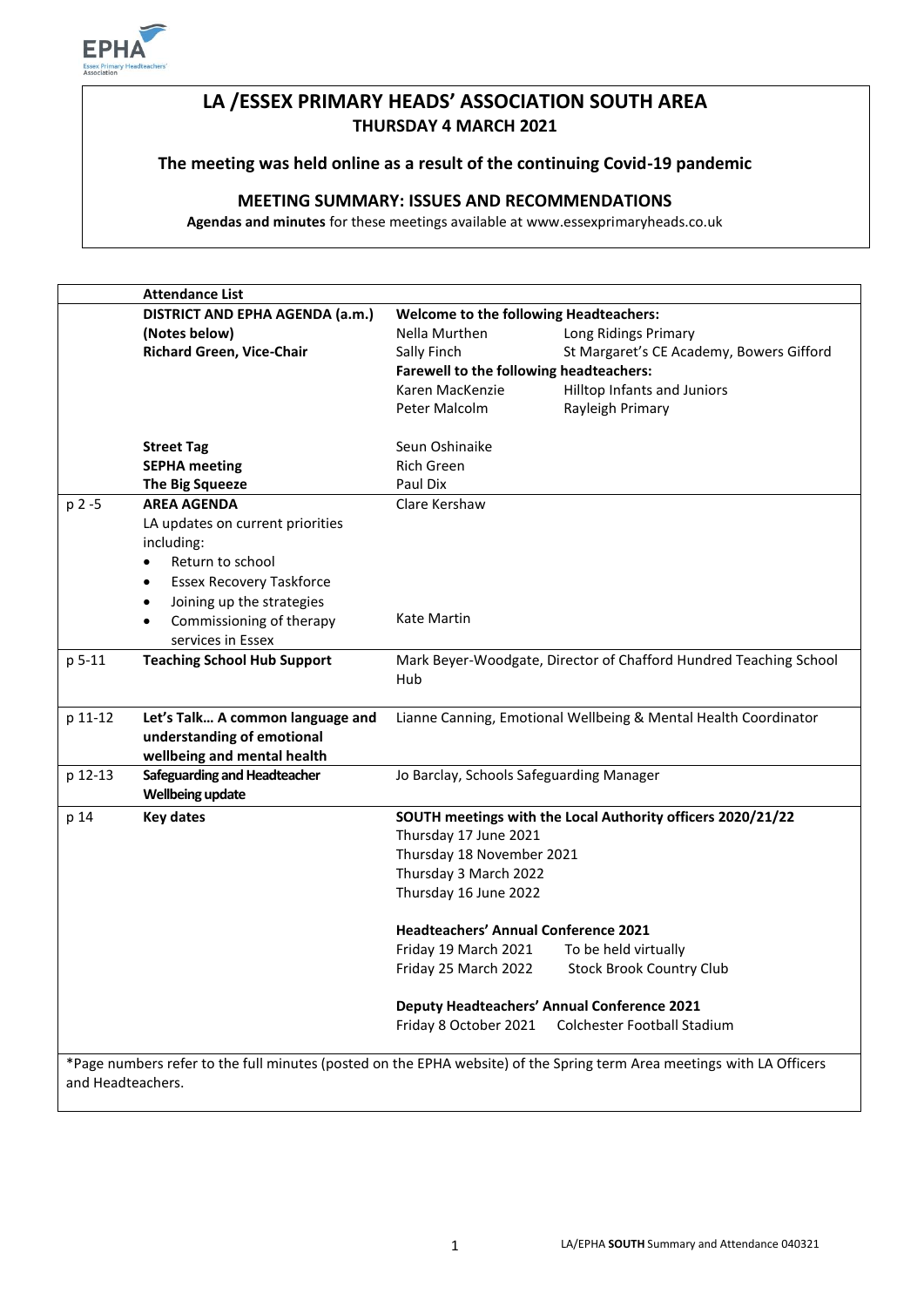

# **LA /ESSEX PRIMARY HEADS' ASSOCIATION SOUTH AREA DISTRICT AND AREA MEETING THURSDAY 4 MARCH 2021 ATTENDANCE ONLINE**

#### **Basildon/Billericay/Wickford Rochford/Rayleigh/Castle Point/Canvey Island**

**In Attendance Sarah Meacher** Holly Trees Primary

#### **LA Officers**

Annie Bristow **Wickford CE Infants** Lynne Kapovic Rayleigh Primary Luke Bulpett Brightside Primary Hayley O'Dea Great Wakering Primary Terri Chudleigh Briscoe Primary and Nursery Christine Redpath The Robert Drake Primary Nicola Coggin **Briscoe Primary and Nursery | Kath Sansom** Wyburns Primary Tracy Dennis Ryedene Primary Gary Soars Edward Francis Primary Sandra Dorrington Canvey Island Infants | Catherine Stalham Winter Gardens Primary Donna Dry **Bardfield Primary** Anne-Marie Taylor St Katherine's CE Primary Pippa Edlin **Downham CE Primary** Gemma Thurston Kents Hill Infants Jude Gibbon Ghyllgrove Primary **Dave Walton Woodham Ley Primary** Jonathan Hazelgrove Castledon Primary Sarah Warnes Jotmans Hall Primary Pauline MacMillan Cakfield Primary Lucy Wass Holt Farm Juniors Diana Mason Montgomerie Primary Samantha Willis Canewdon and St Nicholas Primaries Kirsteen Newell **Kingston School Brentwood** Lisa Patient **Noak Bridge Primary** | Clare Branton **Willowbrook Primary** Penny Pepper Eversley Primary Steve Bowsher Larchwood Primary Harriet Phelps-Knights Janet Duke Primary Shelagh Harvey Ingatestone Infants Lorraine Ramet **Wickford Primary** Jenni Evans Warley Primary Ann Robinson **Buttsbury Juniors** Amanda McAuliffe St Helen's Catholic Infants Michael Wade Quilters Infants and Juniors Ingrid Nicholson Doddinghurst Infants

Pam Langmead EPHA Professional Officer | Nella Murthen Long Ridings Primary Paul Dix **When the Adults Change** Matt O'Grady West Horndon Primary Mark Beyer-Woodgate Director of Chafford Hundred Teaching School Hub

Clare Kershaw Director of Education **Apologies** Lisa Fergus **Assistant Director, South** Nicky Barrand Cherry Tree Primary Jo Barclay Schools Safeguarding Manager Lianne Canning Emotional Wellbeing & Mental Health Coordinator Maz Norman Head of EY and Education, South Alison Fiala **Head of EY and Education**, Mid Hilary Luckman School Effectiveness Partner Melanie Clapton School Effectiveness Partner Kate Martin ECC Commissioner

Gareth Allen Millhouse Primary Jen Burdett Great Wakering Primary Liz Benjeddi South Green Juniors Sue Clarke Barling Magna Primary Heidi Blakeley Abacus Primary Emma Dawson Thundersley Primary Julie Braithwaite **Lincewood Primary Community** Richard Green Grove Wood Primary

Nuala Cashell St Teresa's Catholic Primary Sam Proctor Hadleigh Infants and Nursery Jo Farrow Greensted Infant & Nursery | Jacqueline Walker St Joseph's Catholic Primary

Damian Pye Great Berry Primary Caroline L'Estrange St Thomas of Canterbury Infants Becky Tarplett **Wickford CE Infants** Dean Moran St Thomas of Canterbury Juniors Seun Oshinaike Street Tag Louise Putt Bentley St Paul's CE Primary Simon Harbrow CEO South Essex Academy | Bernadette Rossiter St Joseph the Worker Catholic Primary Martyn Clarke **Parkwood Academy** James Rogers Ingrave Johnstone CE Primary Susan Shipp Friars Grove Primary Reil Taggart Ingatestone and Fryerning Juniors St Mary's CE Primary, Shenfield Kelvedon Hatch Primary Blackmore Primary

Sally Taggart Sue Twaites Val Wisdom

Note: If your attendance or apologies have not been noted please contact the EPHA Professional Officer at [pam@langmead.me.uk](mailto:pam@langmead.me.uk) for amendment.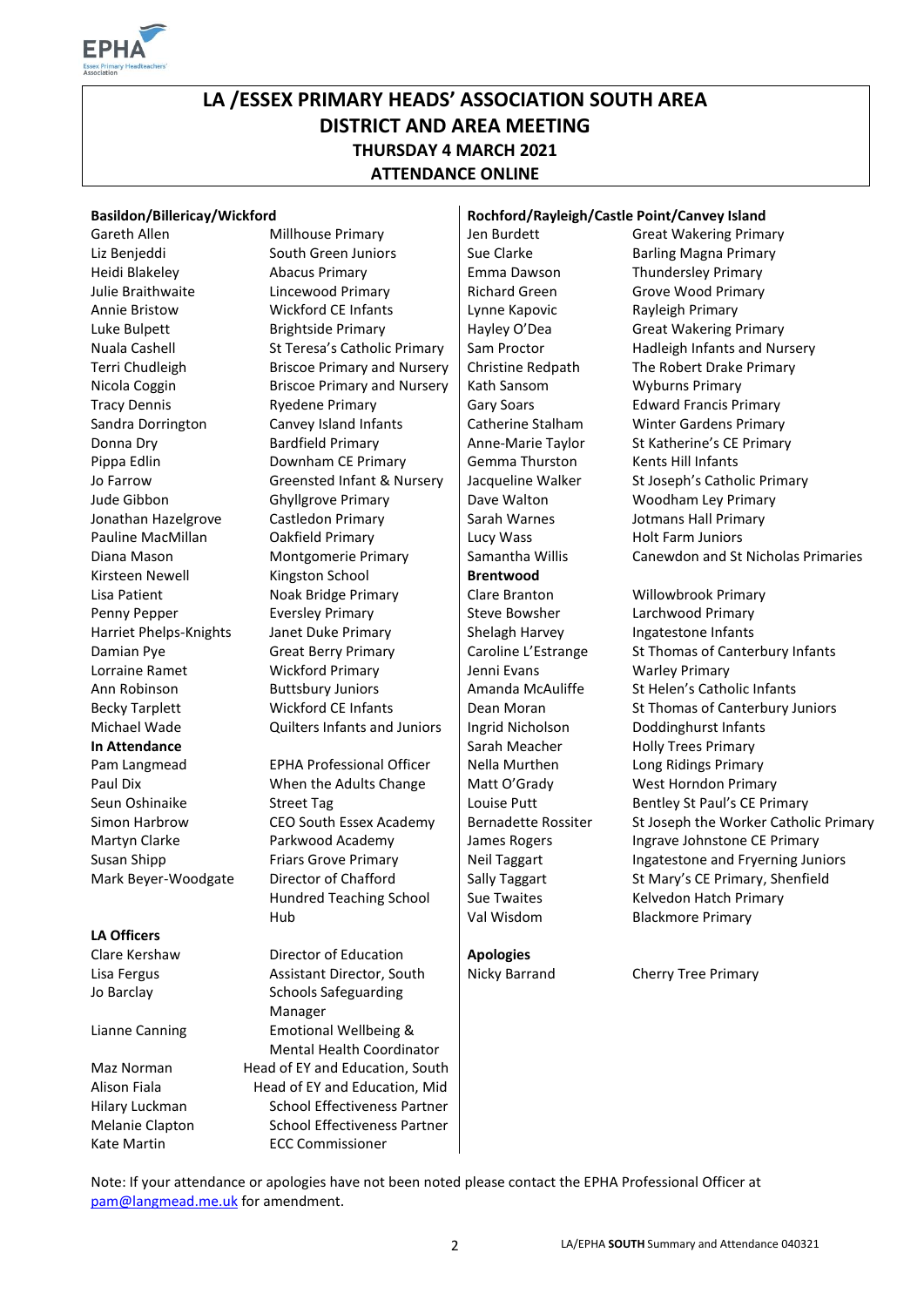

# **SOUTH EPHA AREA MEETING MINUTES 4 MARCH 2021**

### **1. WELCOME**

The meeting was held online as a result of the continuing Coronavirus pandemic.

Richard Green, the South Area Vice-Chair, welcomed headteachers to the meeting. He noted that Nicky Barrand, South Chair, had sent her apologies for the meeting due to a clash of dates.

### **Welcome to the following Headteachers:**

| Nella Murthen | Long Ridings Primary                     |
|---------------|------------------------------------------|
| Sally Finch   | St Margaret's CE Academy, Bowers Gifford |

### **Farewell to the following headteachers:**

| Karen MacKenzie | Hilltop Infants and Juniors |
|-----------------|-----------------------------|
| Peter Malcolm   | Rayleigh Primary            |

Richard thanked both of the departing headteachers for their many years of service in Essex schools; they will both be missed.

# **2. STREET TAG**

Seun Oshinaike attended the meeting to inform heads about Street Tag, the "family-friendly game that turns the local area into a virtual playground".

Physical Activity for children and young people may never have been so important, with evidence revealing that Covid-19 unsurprisingly, caused significant disruption to their lives. Local intelligence (alongside national statistics) is indicating that many children have returned to our schools deconditioned from being physically inactive and with decreased mental health. Insight also shows that 71% of children (when being active) did so with their families. Therefore, there is great potential for Parents and Caregivers to continue to be role models for physical activity supported by our fantastic schools.

Seun suggested that with the support of school to sign up and spread the word, children and families will be encouraged to be more active by walking, cycling or running to collect points for their school using their smartphones. Street Tag is a mobile application that motivates inactive or sedentary families to be more active. The app targets the whole family, providing a motivating and familyinclusive experience for both children and parents. Users of the Street Tag app collect points assigned to them once they are within 40-metre radius of virtual tags; steps can also be synced and converted into Street Tag points. These points add up in real time on the leaderboard, with prizes to be won at the end of each season.

It's free for schools to join Street Tag (sponsored by Sport England), including all of the support the school will receive. The app supports an adult to have an additional two children on their smartphone.

250 participants in a team per school; once a school team is full, the school can add a second team. Schools with a smaller population size are supported to merge and team up with another smaller population size school.

Process

- Sign up from the presentation or through email contact.
- Phone call arranged to answer any questions that the school might have.
- Unique QR code created for the school.
- The school captain log-in details are created and shared with the school.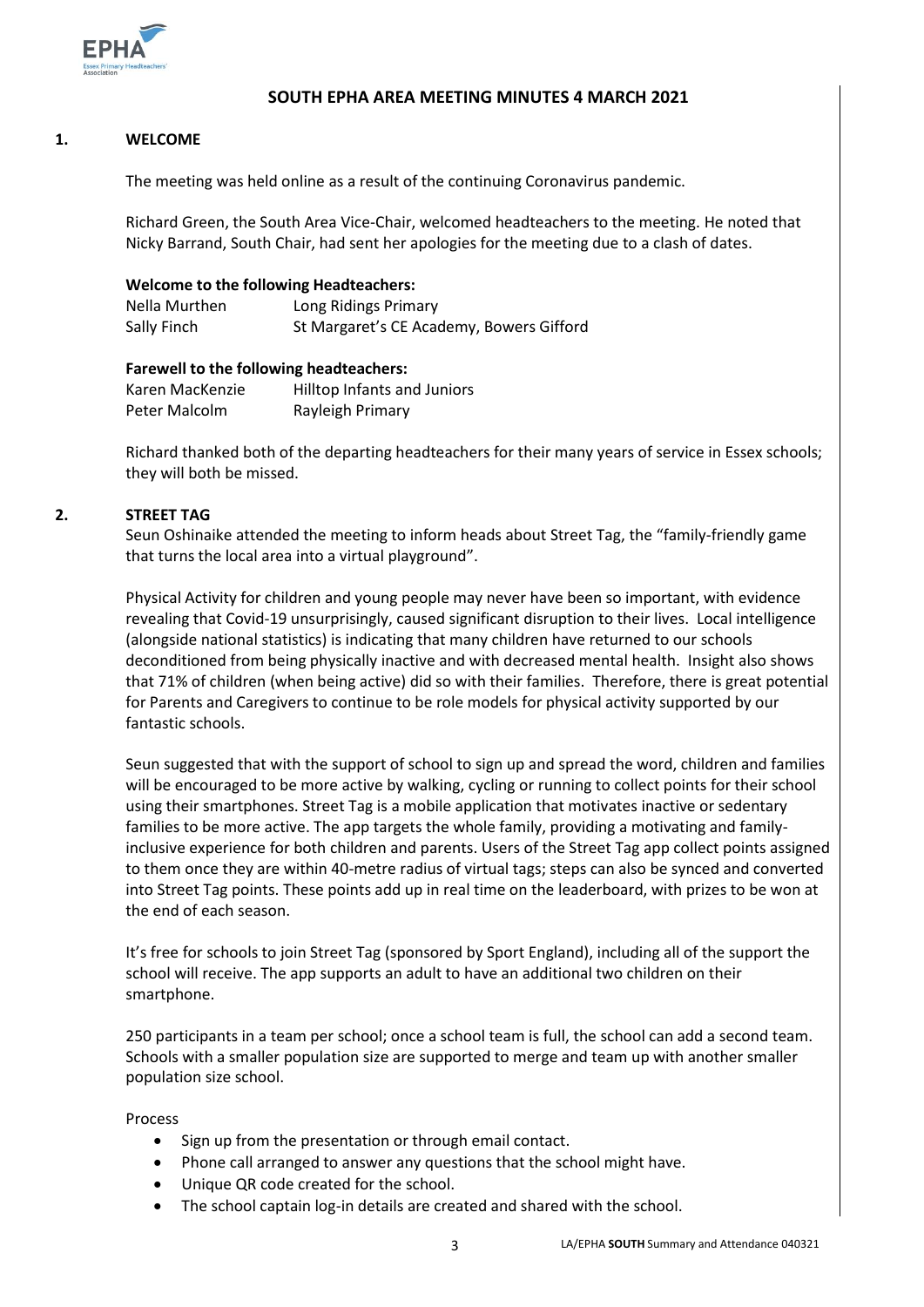

- Newsletter/SMS/email template provided.
- Street Tag guide supplied.
- The school Poly Tag is provided.
- The first batch of PEcodes is provided for the school.

#### Support provided

- Street Tag will provide explainer videos to be shared with parents and the children.
- Monthly virtual drop-in sessions for schools on a weekday after school.
- Bi-weekly virtual drop-in sessions for families on Saturdays.
- Podcasts are available on the website for inspiration.
- FAQs support available on the website.
- Prizes for winning schools and families in each round of each school leaderboard season (approximately 14 weeks)

Contact details [seun@streettag.co.uk](mailto:seun@streettag.co.uk) [meenakshi@streettag.co.uk](mailto:meenakshi@streettag.co.uk) @streettaghq [www.streettag.co.uk](http://www.streettag.co.uk/)

#### **3. SOUTH EPHA MEETING**

**a) The Spring term EPHA newsletter** was circulated to headteachers in advance of the meeting - this can also be found on the Newsletter page of the EPHA website [www.essexprimaryheads.co.uk.](http://www.essexprimaryheads.co.uk/)

# **b) Headteachers' conference**

The annual headteachers' conference will be held online in March, as a result of the continuing pandemic and restrictions. There are still places available for Essex primary heads; please contact Pam Langmead if you wish to attend. Richard encouraged headteachers to take this as a day based at home, so that they could enjoy and benefit from some excellent speakers and a day focused on leadership.

#### **c) Deputy Heads' conference**

Friday 8th October 2021 – Colchester Football Stadium Information will be sent to schools in June.

Richard thanked Pam Langmead, the Professional Officer, for her work and ongoing support of headteachers across the county – he noted that heads in other local authorities are envious of the support and knowledge that EPHA offers its primary headteachers.

# **4. THE BIG SQUEEZE Paul Dix**

Paul Dix has been working with the most difficult behaviours in the most challenging urban schools and colleges for the last 25 years. As a teacher he worked in East London, Nuneaton and Birmingham. Paul founded Pivotal Education and was a founding member of The TBAP Trust transforming behaviour, teaching and learning in schools and colleges in the UK and internationally.

Paul has advised the Department for Education on Teacher Standards, given evidence to the Education Select Committee and carried out extensive work with the Ministry of Justice on Behaviour and Restraint in Youth Custody.

His book 'When The Adults Change, Everything Changes' has sold more than 100,000 copies and been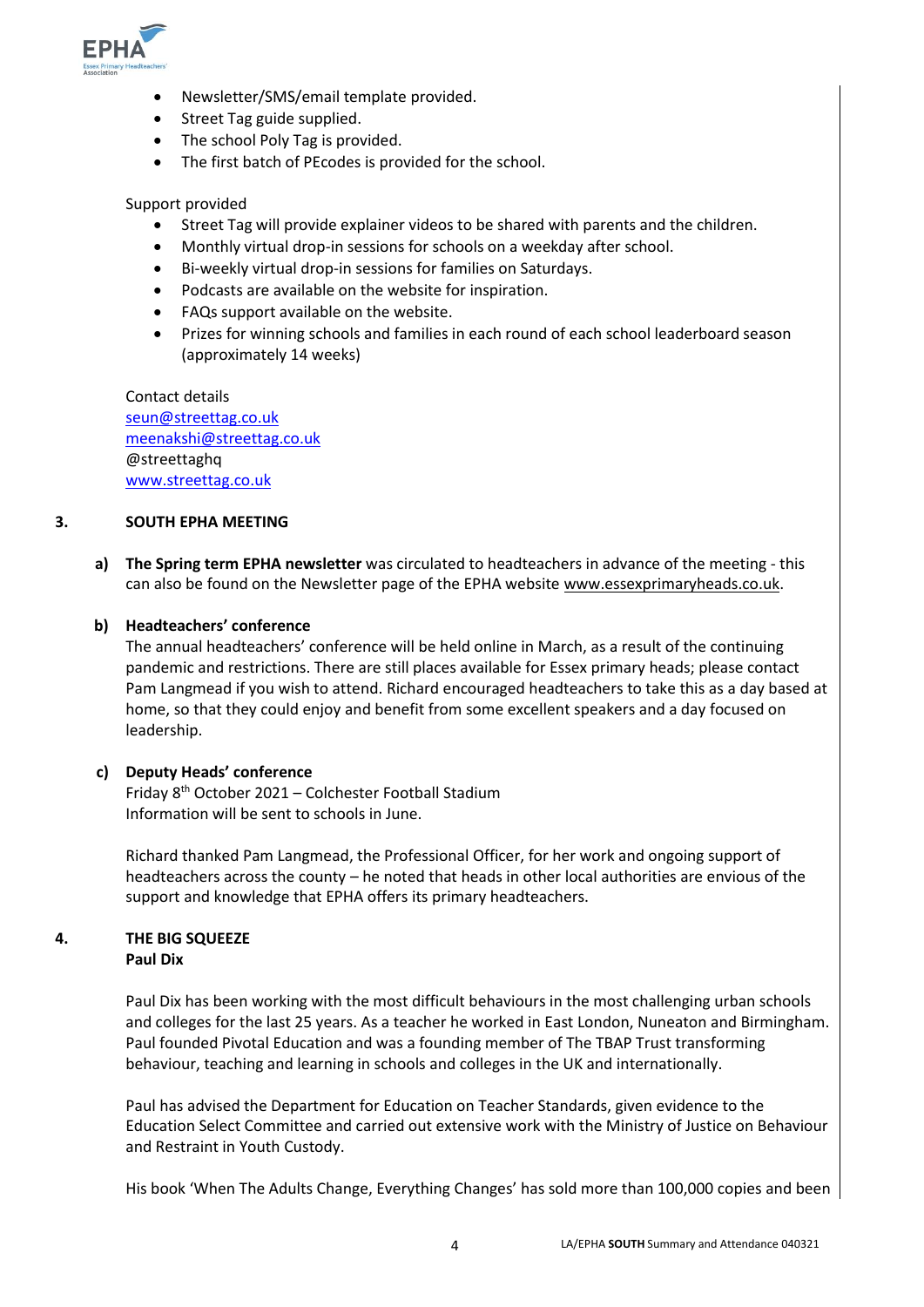

the catalyst for change in thousands of schools worldwide. Paul is co-founder of Teacher Hug Radio and his new book 'After the Adults Change: Achievable Behaviour Nirvana' will be published next month.

[www.WhenTheAdultsChange.com](http://www.whentheadultschange.com/)

Paul introduced himself as the antidote to the current DfE "discipline drive" in schools. [https://www.gov.uk/government/news/education-secretary-were-going-on-a-discipline-drive-in](https://www.gov.uk/government/news/education-secretary-were-going-on-a-discipline-drive-in-schools)[schools](https://www.gov.uk/government/news/education-secretary-were-going-on-a-discipline-drive-in-schools)

In advance of the meeting he circulated a crib sheet, highlighting five aspects of a "return to school" plan. He noted that both adults and children are likely to be anxious about the return to full opening of their schools. His aim in the session was to provide headteachers with a plan for the return to full opening, noting that: "Behaviour management is a team sport".

# **Adult behavior**

Paul asked the question: How many incidents that happen in a school are made worse by the behaviour of adults? He asked heads to consider three approaches that would direct adult behaviour. For example:

Calm response, human first, unconditional positive regard, kindness, listening. Perhaps your expectations should be included in every advert for new staff members?

# **Expectations**

Determine 3 simple words for your school – if rules have to be printed on a sheet of A4 it is unlikely that anyone will remember them.

#### **Positive recognition**

Identify the children who go "over and above", not those who merely reach the expected. Don't reward the child who hangs up his or her coat, but do recognize the child who goes "over and above", who hangs up the coats that others have dropped.

Paul noted that, in a study of around 1,000 children in Basildon, when asked what reward they valued most (from school trips to cash) the following were the top 3 valued by children:

Number 3 – praise, from someone who mattered

Number 2 – a positive note home (don't overdo it, make the recognition count) Number 1 – a positive phone call home.

Paul stressed "first attention to best conduct". He mentioned Hot Chocolate Friday, one of his favourite reward systems.

<https://pivotaleducation.com/hot-choc-friday/>

Ask all visitors to be on the lookout for good behavior, and give them a strip of paper to note the name of a child, which then gets handed in when they leave.

- PIP praise in public
- $\bullet$  RIP remind in private

#### **Prompts and mantras**

Paul stressed the use of the words "I've noticed" or "I wondered" rather than the more accusatory "You have", when addressing a pupil's behaviour. He suggested that schools develop a 30-second intervention script that all staff members use, such as:

- I've noticed... identify the behavior
- Be clear about the school rule that has been broken e.g. safety, learning
- Next step introduce a consequence "softly" use positive reminders of the behavior that is expected and has been demonstrated, in the past, by the child.